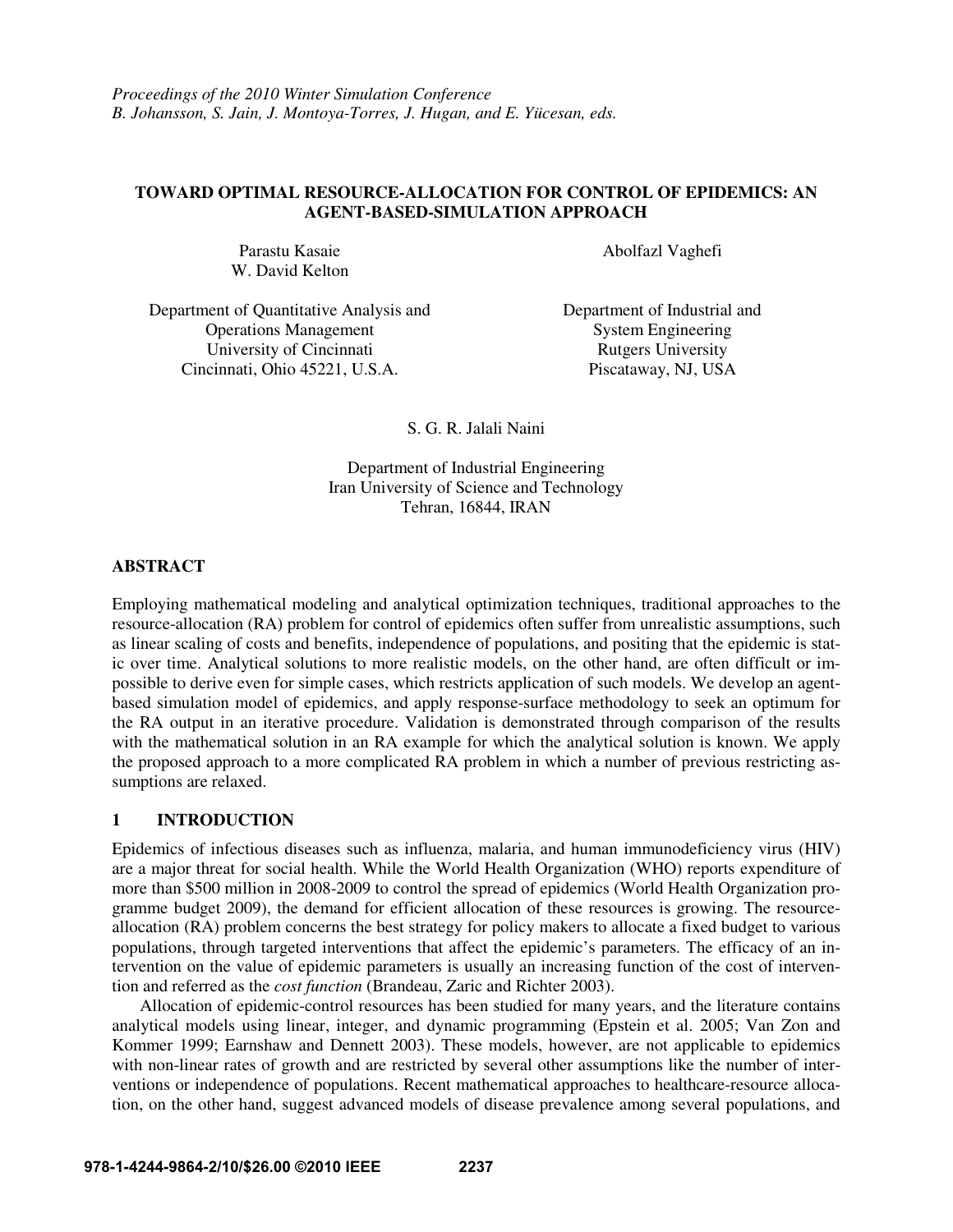consider more general forms of a cost function for prevention programs. Zaric and Brandeau (2001) suggest heuristic algorithms for solving RA problems, and approximating the epidemiological system when closed-form solutions are not known. However, further augmentation in the scope of the problem for real cases could rapidly increase the number and complexity of equations, so the final models might become intractable even for simple instances.

Agent-based simulation (ABS) models are powerful tools that can describe structured epidemiological processes involving human behavior and local interactions. While the computational capacity of ABS models allows for developing large-scale models of epidemics, they are flexible enough to display detailed and complex characteristics of a real system. ABS models have been used to simulate epidemics and assess policy options (Longini et al. 2007; Epstein et al. 2004). Such models represent the system behavior at both macro and micro levels, and allow investigation into system behavior, sensitivity analysis, and predictions.

In this paper, we present an ABS-based approach for allocation of epidemic-control resources. Developing an ABS model of epidemics, we investigate the response surfaces of RA objectives, and apply statistical simulation-optimization techniques to search for the optimal allocation of available resources.

 We introduce the RA problem in Section 2. In Section 3 we present the ABS approach, discuss the application of simulation-optimization techniques to address the RA problem, and compare the ABS approach with the analytical approach for a case when the latter is workable, to validate that the ABS approach agrees. In Section 4, we illustrate the efficiency and applicability of the ABS approach thorough an RA example that is much more complex and cannot be solved by analytical methods. The conclusion is provided in Section 5.

## **2 PROBLEM STATEMENT**

Consider an epidemic of a single disease existing in *p* populations (e.g. countries, cities, or any other groups of people under study). In order to model the progress of an epidemic within each population, the diversity of individuals in various fields must be reduced to a few key characteristics. This is done by dividing each population into subgroups, also called *compartments*. Each compartment consists of individuals in a specific disease state (e.g. susceptible, infected). Transmission of the disease may occur through one or more diverse pathways, but in this paper we consider only transmission through physical contact with infected individuals. Additional assumptions regarding the epidemic process differ by study.

Disease outbreak is usually far more rapid than the natural vital dynamics of the population (natural births and deaths, migrations, etc.), so that one may neglect them. In this case disease prevalence can be modeled through a set of ordinary differential equations, initially proposed by Anderson and May (1991). In general, however, the timeline of the study may extend to several years due to the nature of the disease, or the horizon of policy making. The epidemic process, in this case, is composed of several aspects of population dynamics, and the associated models incorporate additional epidemic parameters, such as the rate of natural birth/death, rate of migration into and out of populations, etc. These parameters are usually determined by characteristics of the disease and the population under study, and can be defined in stochastic form, or as a function of other parameters.

Resources used for combating a disease are assumed to affect parameters of the epidemic model (e.g. a specific therapy can reduce the disease progression rate) through healthcare interventions. Healthcare interventions target epidemic parameters in a specific compartment or in an entire population. Associated with each intervention is a cost function that depicts the relationship between the amounts invested in the intervention and the values of the associated parameters in the epidemic model. For a total available budget of *B*, let  $v_h$  be the amount of money invested in intervention *h*,  $h = 1, 2, ..., n$ , where  $0 \le v_h \le B$ , and let  $v = (v_1, v_2,..., v_n)$  be the investment vector. We define  $H(v)$  as the objective function of the RA problem, with investment values of *υh* as the decision variables. The general form of the RA problem is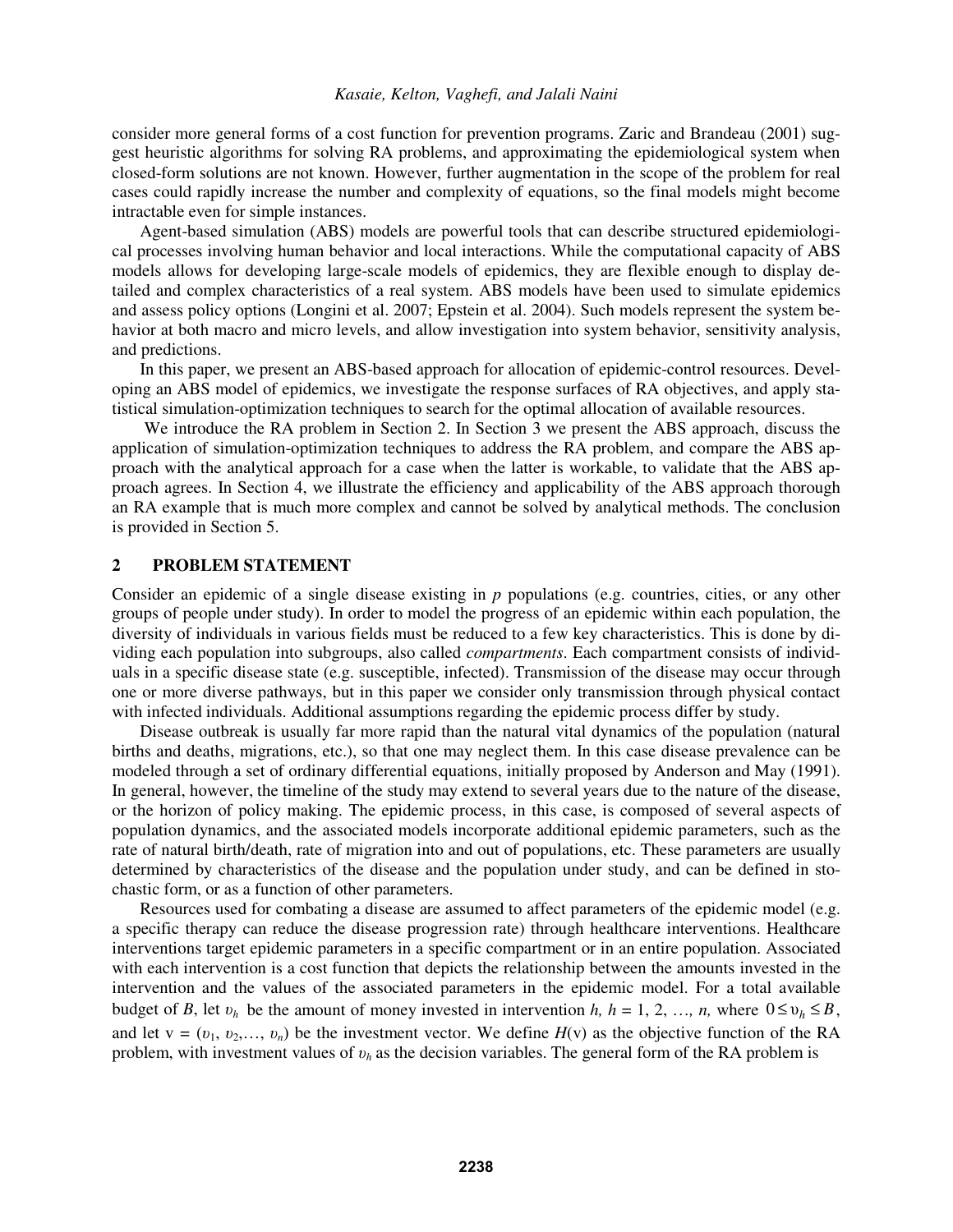$$
RA:Optimize H(v)
$$

$$
S.t: \sum_{h=1}^{n} v_h = B
$$

$$
v_h \ge 0 \quad \forall h
$$

The epidemiology literature contains several discussions on the appropriate form of objective functions in health-care policy making (Phillips, Haddix, and Holtgrave 1998). Although the definition and types of objective functions are based on several factors (such as the disease under study, characteristics of the population, and scope of decision making), there are general guidelines in choosing the appropriate function. However, analytical approaches to epidemiological problems are often restricted in form and the number of objective functions, and may become too complex or even intractable for nonlinear or dynamic cases. In a simulation-based approach, on the other hand, models of epidemics provide a virtual reality to generate any desired outputs, and simulation-optimization techniques put no restriction on the form or nature of objective functions. We consider two generally accepted forms of objective functions suggested by Brandeau, Zaric and Richter (2003). The first is to minimize the number of new infections occurring during the time of the study, *INF*(v), and the second is to maximize the total number of quality-adjusted life years, *QALY*(v), gained. Let  $q_{ij} \in (0, 1)$ ,  $i = 1, 2, ..., p$ ;  $j = 1, 2, ..., m$  denote the quality adjustment for life years lived by individuals in compartment *j* of population *i* . We assume that quality of life is higher for individuals in the earlier state of disease than for individuals in late states; thus  $q_{ii} > q_{ii'}$  for  $j' > j$ . For more information on these functions, see Brandeau, Zaric, and Richter (2003).

# **3 SIMULATION-BASED APPROACH TO HEALTHCARE RESOURCE-ALLOCATION PROBLEMS**

In this section we discuss our simulation-based approach to address the healthcare resource-allocation problem. This approach consists of two major steps: creating the ABS model of an epidemic, and applying a simulation-optimization technique to estimate the RA problem. We close this section by investigating the consistency of results with the analytical solution for a relatively simple example where the analytical solution is available, by way of validation of our approach.

#### **3.1 Creating an Agent-Based Simulation Model of an Epidemic**

Agent-based modeling and simulation is a relatively new modeling paradigm that has seen extensive application in recent years. While discrete-event simulation (DES) is still more common in operations research, ABS introduces a new way to model complex systems. Such systems are characterized by the fact that their aggregate properties cannot be deduced simply by looking at how each component behaves, since the interaction structure itself is playing a crucial role. In comparison with the top-down modeling approach of DES (where a system is broken into its components represented by blocks, machines, or modules, and entities are defined as passive objects being directed through these components), ABS follows a bottom-up approach. In ABS, a system is modeled as a collection of autonomous decision-making entities called *agents*. Each agent individually assesses its situation, and makes decisions on the basis of a set of rules. Agents interact with one another, and with the environment through a computer code. Over many replications, these interactions can generate large-scale phenomena of interest, in our case the course of epidemics across space and time. This generative nature of such models enables us to focus on the microscopic individual behavior, as well as study the macroscopic pattern of epidemics emerging in a larger scale. In this regard, as Burke et al. (2006) suggest, ABS can provide credible bases for policy analysis when calibrated to actual epidemic data.

We choose NetLogo (2010), a popular agent-based programming language that is particularly designed for modeling complex systems developing over time. Figure 1 shows the proposed ABS logic of an epidemic model implemented as a set of five main sub-procedures: Creation, Contact, Progression, Migration, and Reproduction.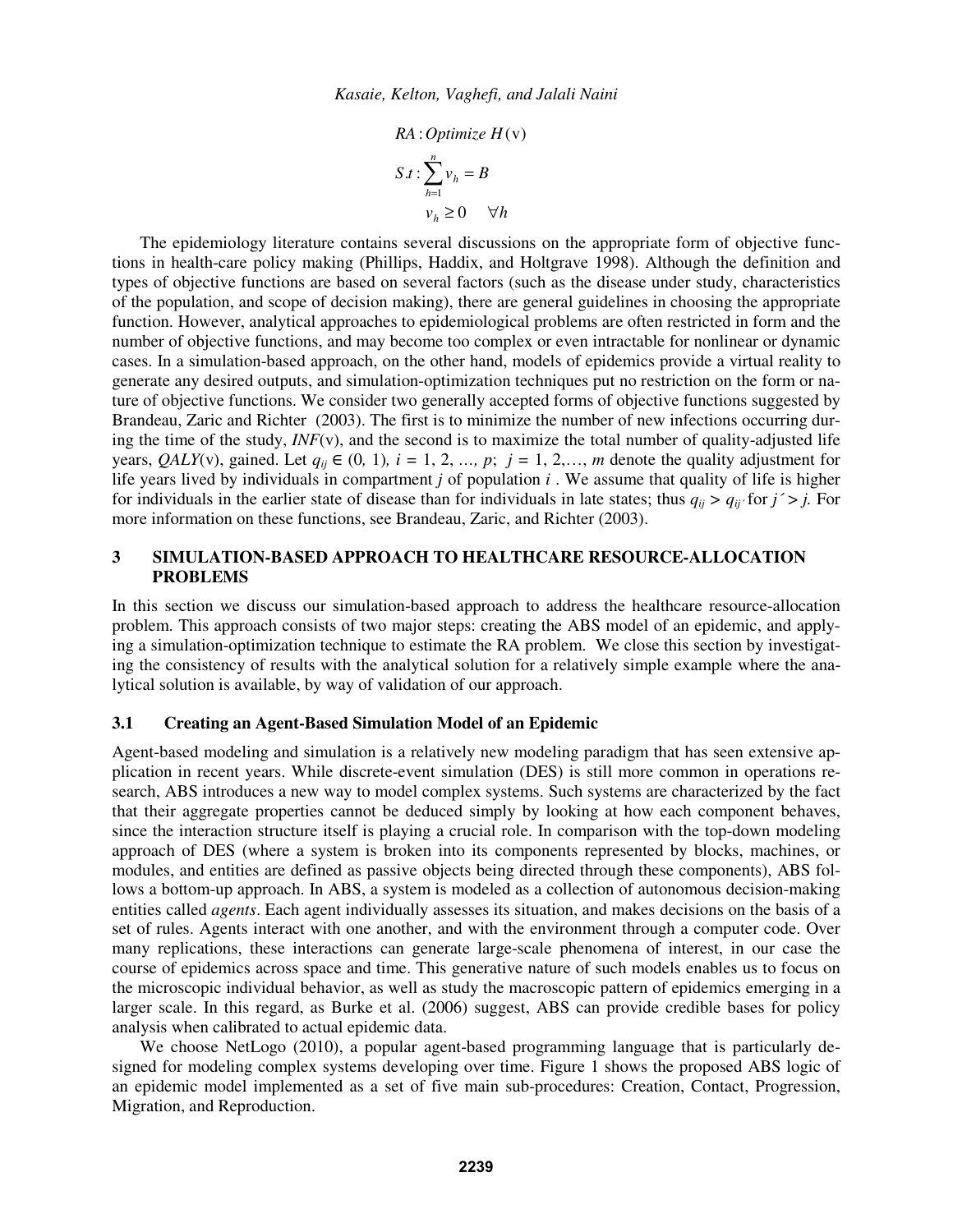The simulation model is initialized by defining the model global variables and each agent's attributes. In the create procedure, the epidemic system is created as a collection of agents in *p* different populations. Each population consists of *m* compartments with agents in different states of disease, where the initial size (number of agents) of the *j*<sup>th</sup> compartment of the *i*<sup>th</sup> population is  $N_{0ij}$ ,  $i = 1, 2, ..., p$ ;  $j = 1, 2, ..., m$ . The contact procedure simulates the process of disease prevalence in each population. Infected individuals in later states of disease can transmit the disease to susceptible individuals (in the first compartment) through random contacts where  $\lambda_{ij}$  is the sufficient contact rate for transmission among individuals of the first and the  $j<sup>th</sup>$  compartment of population *i*. With progression of the disease at the next procedure, the individuals in the  $j^{\text{th}}$  state of disease move to the next state with probability  $\theta_{ij}$ . Migration takes place among individuals in different populations but in the same disease state *j*, with probability  $\varphi_{ii'j}$ ,  $i \neq i'$ . In the Reproduction procedure, a number of current agents in different populations and disease states die with probability  $\delta_{ij}$  for each agent. The remaining agents in each population then will have probability of  $\zeta_i$  to bear new children, who will belong to their parent's population, but do not inherit the disease. The model is executed until the simulation time reaches the study time horizon of *T*. The model outputs are defined as  $INF(v)$  and  $QALY(v)$  for individuals in each population. The outputs are reported at the end of each replication.



Figure 1: Flowchart of Epidemic Simulation Model

## **3.2 Applying a Simulation-Optimization Technique to Address the Resource-Allocation Problem**

By simulation-optimization we mean a repeated analysis of the simulation model with different values of input parameters, in an attempt to identify the best simulated system performance (Barton and Meckesheimer 2006). However, for the extensive experimentation required for optimization, the simulation models themselves may require excessive computation, so simpler approximations are constructed, often referred to as *meta-models* (Kleijnen 2008) or *surrogate models* (Yesilyurt and Patera 1995). A metamodel, or a model of model, provides a concise representation of the output response and its dependence on accompanying input factors. A meta-model simplifies the simulation-optimization in two ways: the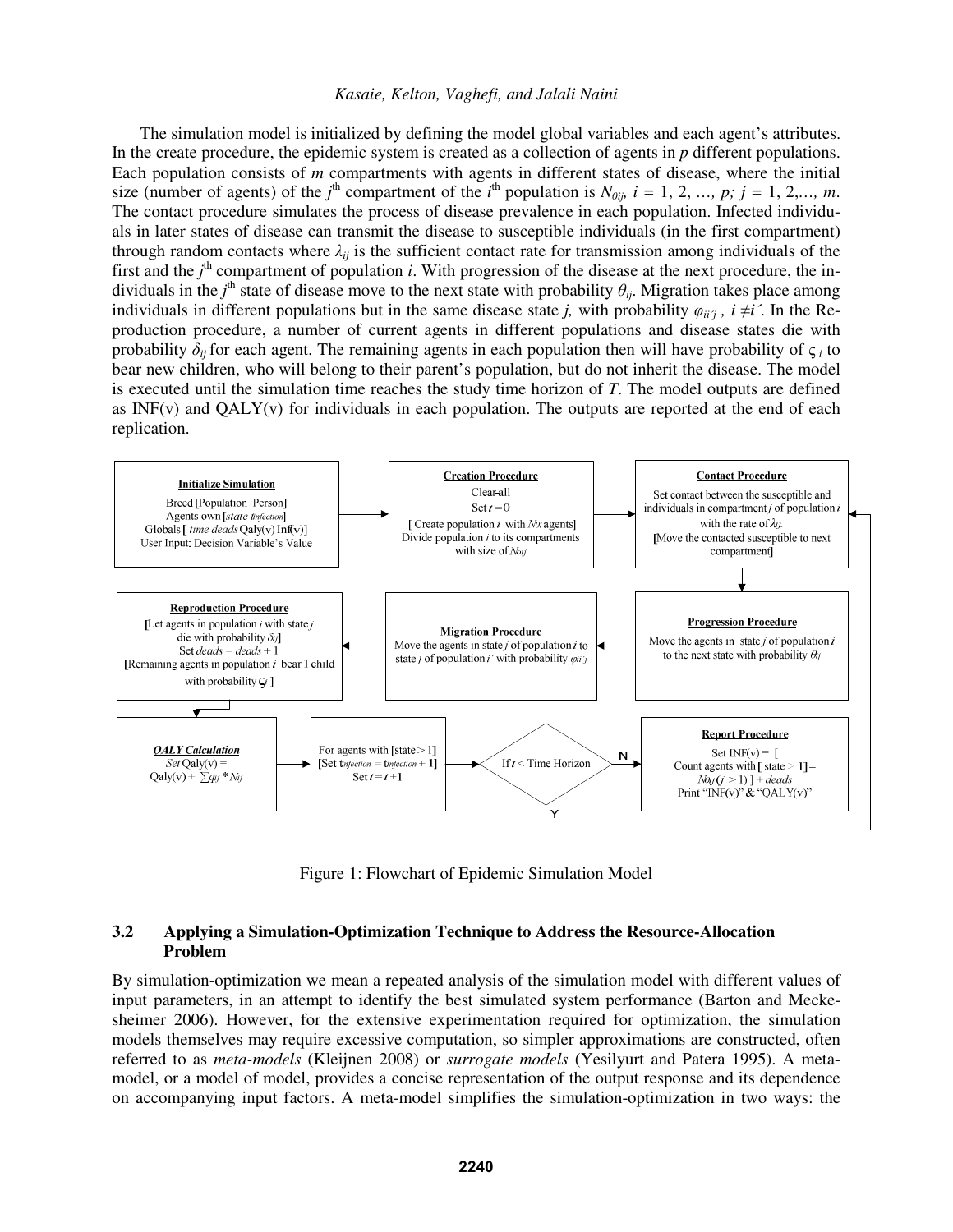meta-model responses are deterministic rather than stochastic, and the run times are generally much shorter than the original simulation. However, the meta-model is not an exact replica of the simulation model, so there is a trade-off involved.

Meta-model-based optimization methods use an indirect-gradient optimization strategy to seek the optimal solution. *Response-surface methodology* (RSM) is a collection of mathematical and statistical techniques that are useful for the modeling and analysis of problems in which a response of interest is influenced by several variables and the objective is to optimize this response. RSM is a meta-model-based optimization heuristic that fits first- or second-order polynomial regression models to observed values of *Y*, the simulation output. An example of a full second-order response surface model would be

$$
Y(\theta) = \beta_0 + \sum_{j=1}^{q} \beta_j \theta_j + 2 \sum_{i=1}^{q} \sum_{j=1}^{i-1} \beta_{ij} \theta_i \theta_k + \sum_{i=1}^{q} \beta_{ii} \theta_i^2 + \varepsilon,
$$

where  $\varepsilon$  is an independent normal random variable with mean 0 and variance  $\sigma^2$ . Initiating from a randomly selected or predetermined local region, RSM designs the appropriate simulation experiment, typically factorial designs for first order, and central composite designs (CCDs) for second order, and fits a local meta-model to the response. This model is then used to decide the direction of improvement called *steepest ascent* (or *descent*). Investigations continue along the steepest direction until no further improvement in simulation output is observed. The procedure then moves to the next iteration by replacing old metamodels with new ones, and improving the result following the steepest direction. The stopping criteria are checked at the end of each search iteration, and the optimal solution is estimated at the end of final iteration. We consider failure to achieve a minimum of 5% improvement in average response as the stopping criterion of our procedure (Castillo 2007).

The RA problem seeks the best strategy to invest a fixed budget among populations through targeted interventions, with the goal of optimizing the problem objective functions. In our model, the simulation outputs,  $INF(v)$  and  $QALY(v)$ , represent the objective functions controlled by the investment vector of v  $= (v_1, v_2, \ldots, v_n)$ . As defined in Section 2,  $v_h$ ,  $h=1, 2, \ldots, n$ , is the invested amount of money in intervention *i*, which is designed as the input of the simulation model. In order to solve the RA problem, and to estimate how to optimize the simulation's outputs, we apply RSM to our ABS model in an iterative procedure.

## **3.3 Comparison of the Simulation-based and the Analytical Approaches**

Brandeau, Zaric, and Richter (2003) formulated the problem of resource allocation among non-interacting populations in general, and established conditions that characterized the optimal solution in certain cases. We apply our approach to a numerical example of such a problem, and compare our solution with the results of the exact RA mathematical model, which demonstrates consistency of our simulation-based results and analytical solution.

Assume an epidemic among four non-interacting populations ( $p = 4$ ), with constant sizes of  $N_i$ ;  $i = 1$ , 2,…, 4 over time. The epidemic within each population is described by a basic susceptible/infected (SI) epidemic model with *I*<sup>0</sup>*i* and *S*<sup>0</sup>*i* denoting the initial proportion of susceptible and infected individuals in population *i*. The natural rate of birth and death, *∆i*, is the same for both infected and susceptible individuals in each population. The total amount of available funds is *B*, which can be spent to affect the contact rate among individuals. Therefore, the cost function  $c_i(\lambda_i)$  denotes the net present cost of immediately achieving a sufficient contact rate  $\lambda_i$  in population *i*. The cost functions are assumed to follow non-linear growth over time, independent from each other, and to be strictly decreasing in  $\lambda_i$ , and  $c_i(\lambda_{0i}) = 0$ ,  $i = 1, 2$ , …, 4; where *λ0i* is the initial contact rate of individuals in population *i* at time zero.

Considering the objective function of minimizing the number of new infections, INF(v), we assumed that all epidemic parameter values are continuously uniformly distributed, and applied the simulationbased approach to the RA problem, as discussed above. Subsequently the mathematical model was solved using LINGO (2010), which showed the same results with the solution given by simulation optimization. The results verify the performance of our ABS-RSM approach in this case to represent the epidemic sys-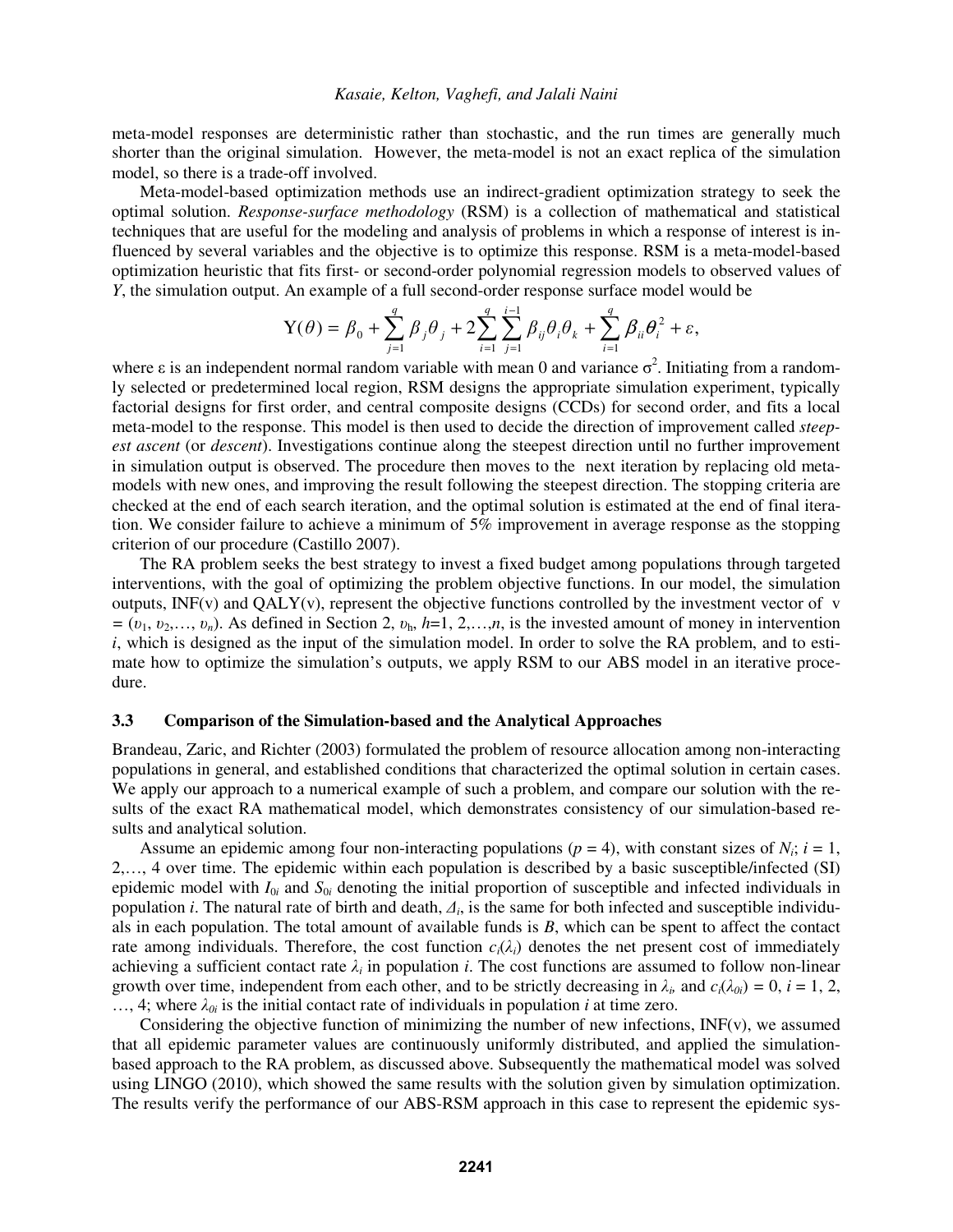tem well, and demonstrate the consistency of our proposed approach against the analytical solution of at least this well-known RA problem. However, the precision of the simulation-optimization's results may still vary due to the random nature of simulation runs, scale of the model, or complex behavior of the response surface in more complicated types of RA problems. This may consequently require further analysis of the response surface to estimate the optimal solution, and statistical hypotheses to test the optimality of the suggested solution. In the following section, we demonstrate the applicability and efficiency of the ABS approach in a more complicated RA problem for which an exact analytical optimum will be extremely hard to derive.

## **4 ANALYSIS OF A COMPLEX RESOURCE-ALLOCATION PROBLEM**

In this section, we apply our approach to a more complicated RA problem in which a number of previous restricting assumptions (e.g. independence of populations\interventions, constant value of epidemics' parameters over time, equal rates of birth and death, etc.) are relaxed. This example demonstrates how the proposed method can effectively be used in more realistic epidemic models and complex RA problems for which deriving the analytical solution may be impossible. This example was designed with regard to a similar model proposed by Zaric et al. (2001).

Consider an epidemic among *p=2* populations as in Figure 2. The fixed budget is invested in three different interventions affecting the epidemic parameters. The RA objective is defined as maximizing  $QALY(v)$  while maintaining an upper bound for the value of  $INF(v)$  at the end of the time horizon. This requirement for the value of  $INF(v)$  can eventually barricade the RSM at the boundaries of the feasible region. Luckily for us, such a problem didn't occur.



Figure 2: A Three-State Epidemic Model Among Two Interacting Populations

In this example, populations represent high-risk and low-risk groups of people in a society (e.g. the first population may represent intravenous drug users with a higher risk of disease transmission), and migration can take place among individuals in the same compartments of different populations. The epidemiological system consists of three states, i.e. susceptible, early infected, and late infected, with different epidemic parameters. It is also assumed that only the infected individuals in the late state can transmit the disease to uninfected individuals.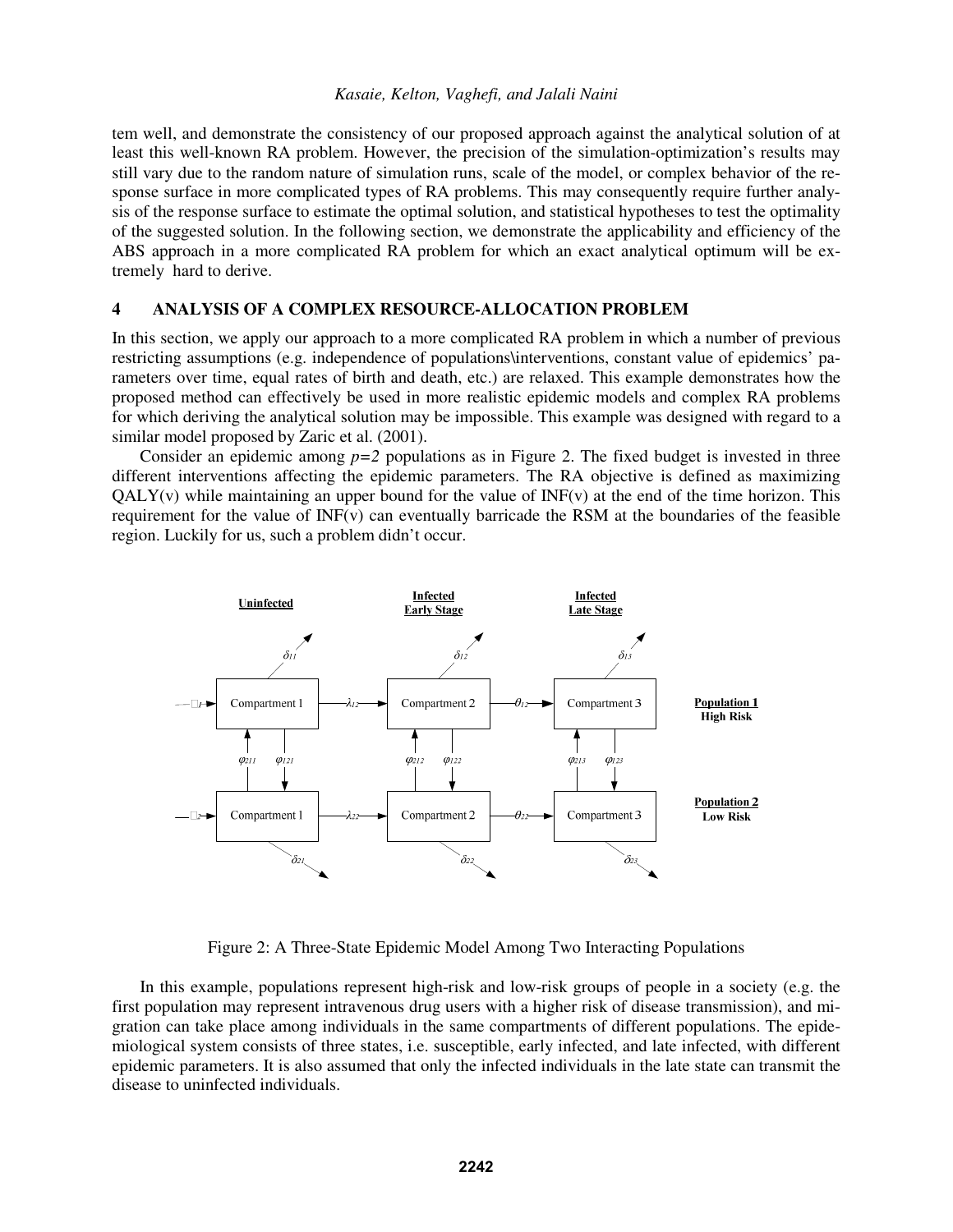Three types of healthcare interventions are designed to control the spread of the disease. Each intervention targets one of the epidemic parameters  $g_h$ ,  $h = 1, 2, 3$ , which are assumed to be the migration rate from a high-risk to low-risk group ( $\varphi_{121}$ ), and the individual contact rates ( $\lambda_{12}$ ,  $\lambda_{22}$ ) in each population. Associated with each intervention is a cost function

$$
W_{g_h}(v) = M_h(v) W_{g_h}(0) \quad h=1,2,3
$$

 $W_{g_h}(v) = M_h(v)$   $W_{g_h}(0)$   $h=1,2,3$ <br>where  $W_{g_h}(v)$  is the future value of epidemic parameter  $g_h$  when investing the vector  $v = (v_1, v_2, v_3)$ among interventions,  $W_{g_h}(0)$  is the initial value of this parameter, and  $M_h(v)$  is a nonlinear function of the form

$$
M_h(\mathbf{v}) = \alpha_h + \beta_h \exp(-\gamma_h \times \mathbf{v}_h) + \eta_h \exp\left(-\gamma_{h+1} \left(\frac{\mathbf{v}_{h+1}}{a_h}\right)^{b_h}\right)^{-1} \qquad h = 1, 2, 3.
$$

The first part of this function, *P1*, models the nonlinear effectiveness of each intervention, where  $\alpha_h$  is the location parameter taken from a continuous [0, 1] uniform distribution, *β<sup>h</sup>* is a shape parameter with similar values among interventions, and *γ<sup>h</sup>* is a coefficient weighting the amount of investment in each prevention program. Figure 3 demonstrates the nonlinear trend of *P1* in each intervention for different amounts of investment.



Figure 3: Nonlinear Trend of Intervention *h* Through the First Part of *Mh*(v) .

Interventions can be thought of as risk-reduction programs in each population. However, the populations are not independent from each other, and the effects of an intervention are not necessarily restricted to the target group. In other words, interactions may occur among interventions, so that the amount invested in one prevention program could influence the effectiveness of another program. For example, consider an epidemic of a viral disease with a higher risk of infection among smokers. A public prevention program is designed to control the rate of disease transmission among the low-risk population. Such a program not only increases the social knowledge about the disease nature and reduces the transmission rate among the low-risk group, but also influences the social norm toward risky behaviors (smoking). This can consequently affect the individuals in the high-risk population to reduce their risky behaviors (quit smoking) and increase the rate of migration from the high-risk group to the low-risk group. This interaction is modeled through the second part of  $M_h$  (v) (P2) with a nonlinear return to scale. We assume that investment in intervention  $h$  ( $h = 2$  or 3) can influence the effectiveness of intervention  $h - 1$ , and consequently improve the value of the parameter  $g_{h-1}$ . In this part, the coefficient  $\eta_h$  is taken from a continuous [0, 1] uniform distribution, and the values of  $a_h$  and  $b_h$  are used to scale the strength of the interaction. The associated values of these cost functions' parameters for each intervention are in Table 1.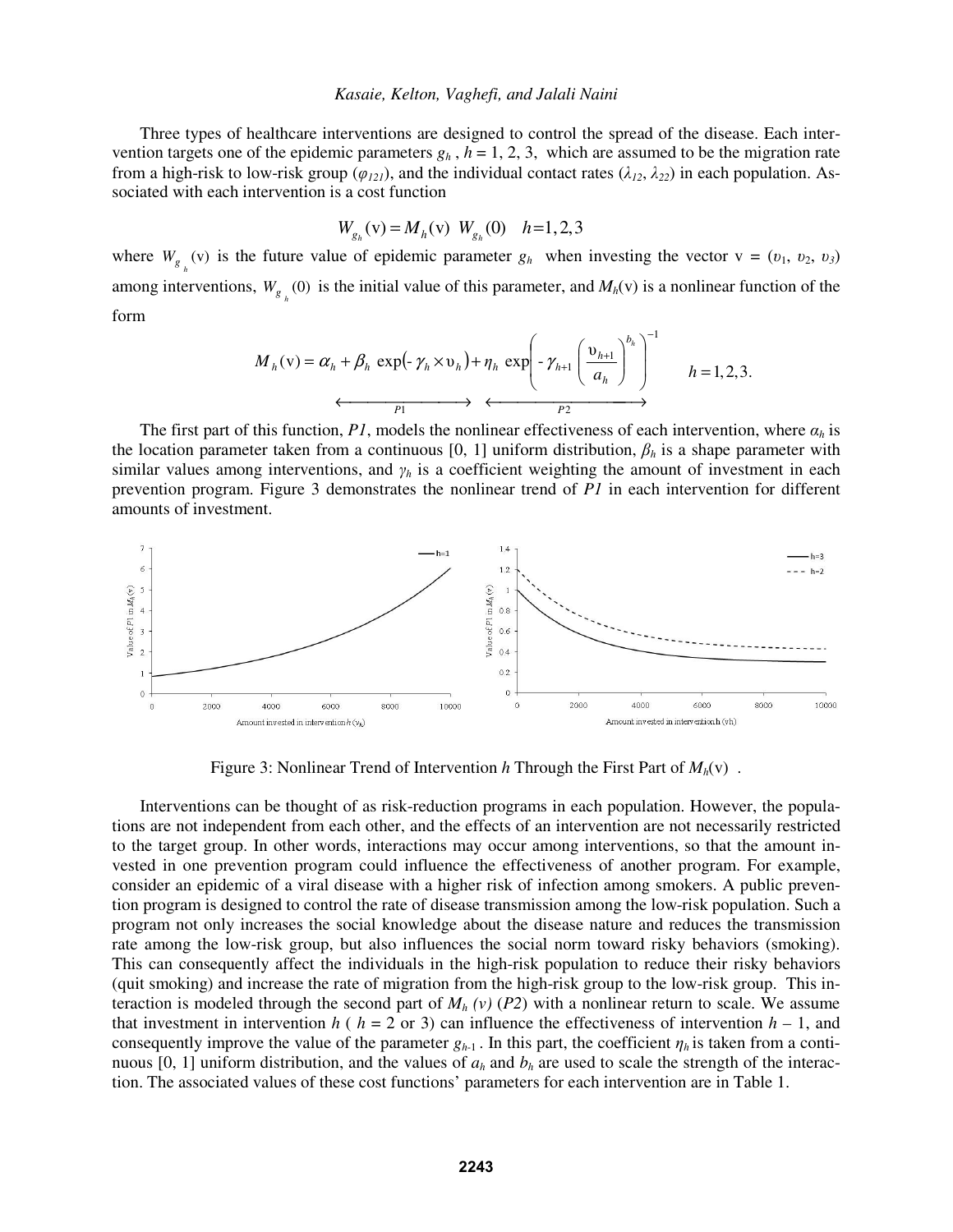|   | Cost function             | W <sub>o</sub> (0) | $\alpha_h$ | $\nu_h$ | $v_h$        | $\eta_h$ | $a_h$                    | $v_h$                    |
|---|---------------------------|--------------------|------------|---------|--------------|----------|--------------------------|--------------------------|
|   | $C(\varphi_{121})$        | 112                | .149       | 0.701   | $-0.0002128$ | 0.15     | 100                      | .85                      |
| ∠ | $C(\lambda_2)$            | 0.5                | 0.414      | 0.786   | 0.00042126   | $-0.2$   |                          |                          |
|   | $\sim$ 1<br>$\mathcal{M}$ | ר ה<br>U.          | 0.293      | 0.707   | 0.00046151   |          | $\overline{\phantom{0}}$ | $\overline{\phantom{0}}$ |

Table 1: Associated Values of Cost Functions' Parameters

We assume a special type of disease that could reduce the pregnancy chance of infected individuals, and assume that the probability of child bearing is an exponential function of disease duration. Moreover, the disease progression rate of  $\theta_{ij}$ ,  $i = 1, 2$ ;  $j = 1, 2, 3$ , for each individual is assumed to be a function of disease duration (see Table 2 for formulae and values of parameters), where *k* is a constant coefficient associated with the severity of disease in each population (early progression of disease is faster in the highrisk population). We also assume exponential death rates of  $\delta_{ij}$ , i = 1, 2; j = 1, 2, 3, with different values for individuals in each compartment (Bailey 1975), and define other epidemic parameters as shown in Table 2.

Table 2: Notation and Parameter Values for RA example

| Indices                           |                                                                        |                                         |  |  |  |  |
|-----------------------------------|------------------------------------------------------------------------|-----------------------------------------|--|--|--|--|
| i, i'                             | Indices for population $i = 1, 2$                                      |                                         |  |  |  |  |
| j, j                              | Indices for epidemic model compartments, $j = 1, 2, 3$                 |                                         |  |  |  |  |
|                                   | <b>Global Parameters</b>                                               |                                         |  |  |  |  |
| B                                 | Total budget                                                           | 10000                                   |  |  |  |  |
|                                   | Time horizon                                                           | 20                                      |  |  |  |  |
| $N_{Ii}$                          | Size of compartment $j$ of population 1                                | 500, 300, 200                           |  |  |  |  |
| $N_{2i}$                          | Size of compartment $j$ of population 2                                | 1000, 600, 400                          |  |  |  |  |
|                                   | <b>Epidemic Parameters</b>                                             |                                         |  |  |  |  |
| $\varsigma_i$                     | Entrance rate of population <i>i</i>                                   | 0.25 $exp(-t_{\text{infection}}/10)$    |  |  |  |  |
| $\theta_{ii}$                     | Disease progression rate in population $i$                             | 1-exp(- $t_{\text{infection}} / k_i$ ); |  |  |  |  |
| $k_i$                             | Constant coefficient of disease progression                            | $k_1 = 4, k_2 = 20$                     |  |  |  |  |
| $\delta_{lj}$                     | Death rates in compartment $j$ of population $I$                       | $\exp(d_i)$ ; $d_i = 0.2, 0.23, 0.27$   |  |  |  |  |
| $\delta_{2i}$                     | Death rates in compartment $j$ of population $2$                       | $\exp(d_i)$ ; $d_i$ =0.18, 0.21, 0.24   |  |  |  |  |
| $\varphi_{211}$                   | Migration rates from population 2 to 1 for in the first compartment    | 0.4                                     |  |  |  |  |
| $q_{1i}$                          | Quality adjustment for life years in compartment $j$ of population $1$ | 0.32, 0.17, 0.1                         |  |  |  |  |
| $q_{2j}$                          | Quality adjustment for life years in compartment $j$ of population $2$ | 0.55, 0.25, 0.15                        |  |  |  |  |
| <b>Simulation Model Variables</b> |                                                                        |                                         |  |  |  |  |
| $\tau$                            | Time of simulation (simulation clock)                                  |                                         |  |  |  |  |
| $t_{\text{infection}}$            | The time of infection                                                  |                                         |  |  |  |  |
| deads                             | Total number of deaths                                                 |                                         |  |  |  |  |

We let  $v = (v_1, v_2, v_3)$  be the investment vector, and develop an ABS model of epidemics with the v as the input and the  $QALY(v)$  and  $INF(v)$  as the outputs reported at the end of each simulation run. The final goal is to determine the inputs that maximize the total value of  $QALY(v)$  at the end of time horizon, while maintaining the upper bound of 12500 for the value of INF(v). Considering the binding constraint of the total budget, the RA problem is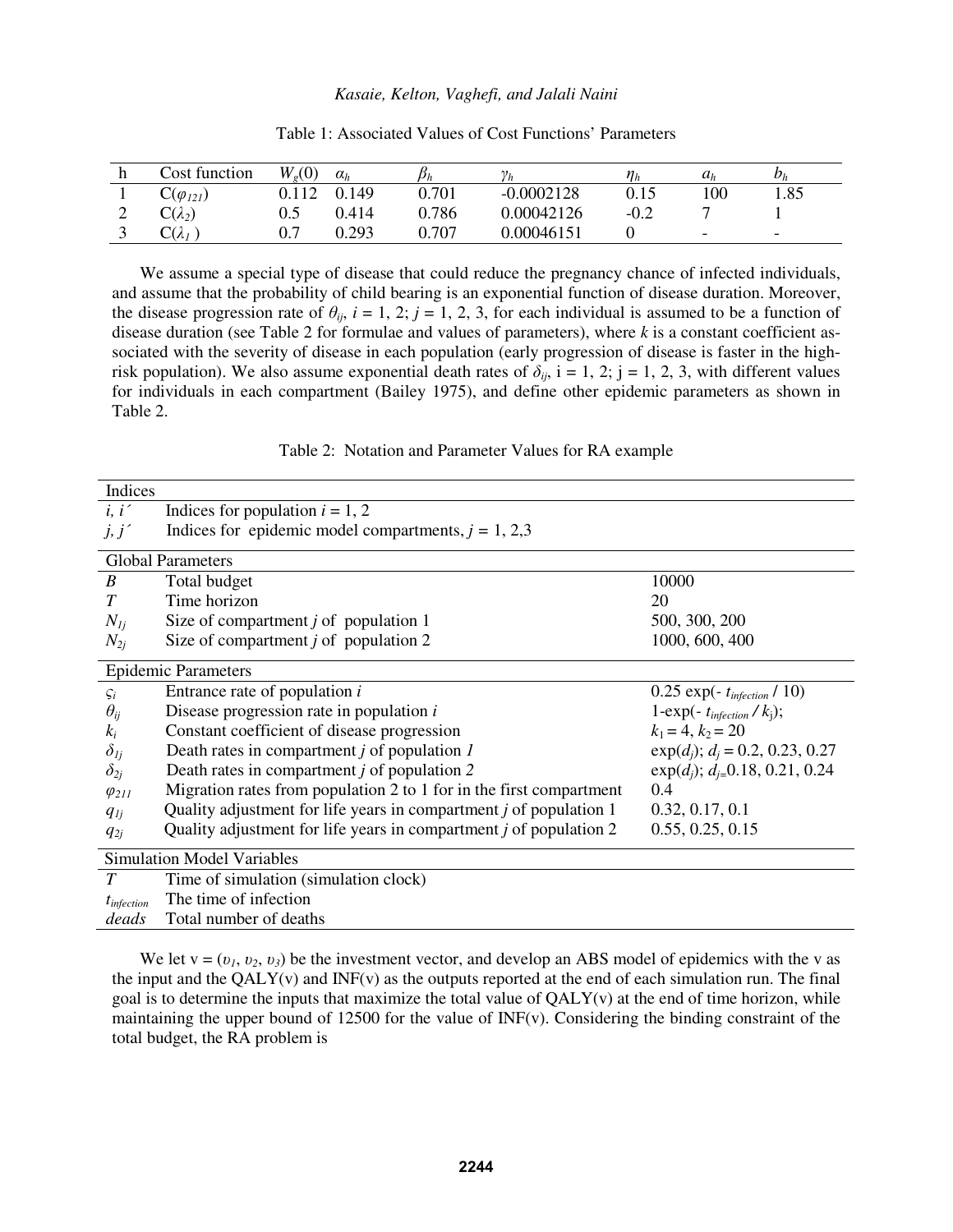RA: Maximize QALY(v)  
\n
$$
S.t: \begin{cases} 3 \\ \sum_{h=1}^{5} v_h = 10000 \\ v_h \ge 0 \end{cases}
$$
\n
$$
Required UNF(v) \le 12500
$$

The RA problem analysis begins with applying RSM to the simulation model. We start our investigation with the initial vector of  $v = (2000, 5000, 3000)$  for the invested amounts in each intervention, and proceed with the investigation in an iterative procedure. A 2*<sup>k</sup>* factorial design is used at the first iteration to obtain a linear meta-model of outputs. The design is augmented with five center points that allow checking the adequacy of the fitted polynomial. The number of simulation replications was 300 during the first iteration; however, this number went up to 1700 replications for the final experiments to obtain a relative precision of 5% for a 95% half-width interval over the point estimation. Investigations were conducted along the direction of maximum improvement in response until no further increase in  $QALY(v)$ point estimation was observed. Moreover, the value of  $INF(v)$  is checked at each step to assure the requirement of meeting the upper bound. At this stage, the performance of the suggested optimum is checked, and the searching continues in a new iteration if needed. The RSM results are provided in Table 3.

|  | Table 3: Summary of RA Simulation Results |  |
|--|-------------------------------------------|--|
|  |                                           |  |

| Iteration                        |                |               | ↑             | 3             | 4             |               | 6          |
|----------------------------------|----------------|---------------|---------------|---------------|---------------|---------------|------------|
|                                  | v <sub>1</sub> | 2000          | 3003          | 4080          | 5180          | 44478.8       | 5673.8     |
| Initial point                    | v <sub>2</sub> | 5000          | 1997          | 2320          | 915.3         | 1352.2        | 826.2      |
|                                  | v <sub>3</sub> | 3000          | 5000          | 3600          | 3904.7        | 4200          | 3500       |
| Region of exploration            |                | 500           | <b>200</b>    | <b>200</b>    | 200           | <b>200</b>    | 100        |
| Design<br>$(CP = center points)$ |                | $2^2 + 5$ CPs | $2^2 + 5$ CPs | $2^2 + 5$ CPs | $2^2 + 5$ CPs | $2^2 + 5$ CPs | <b>CCD</b> |
| QALY(v)                          |                | 15,935        | 16,447        | 16,572        | 16,600        | 16,618        | 16,800     |
| $R^2$ (linear meta-model)%       |                | 96            | 46            | 78            | 96            | 64            | 53         |

The final approximate optimum is identified through the  $6<sup>th</sup> RSM$  iteration for an investment vector of  $v = (5673.8, 826.2, 3500)$ . A CCD experimental design with 5 center points is used to check the performance of the simulation model at this point. We also check the value of  $INF(v)$  as the second priority of optimization. Figure 4 shows the overlay contour plot of both responses  $(QALY(v) > 16800$  and INF(v) < 12400) for this experiment. The black dot in this figure demonstrates the approximate stationary point of v = (5708.8, 802, 3491) with the corresponding value of QALY(v) = 16800.2 and INF(v) = 12188.1 for the outputs.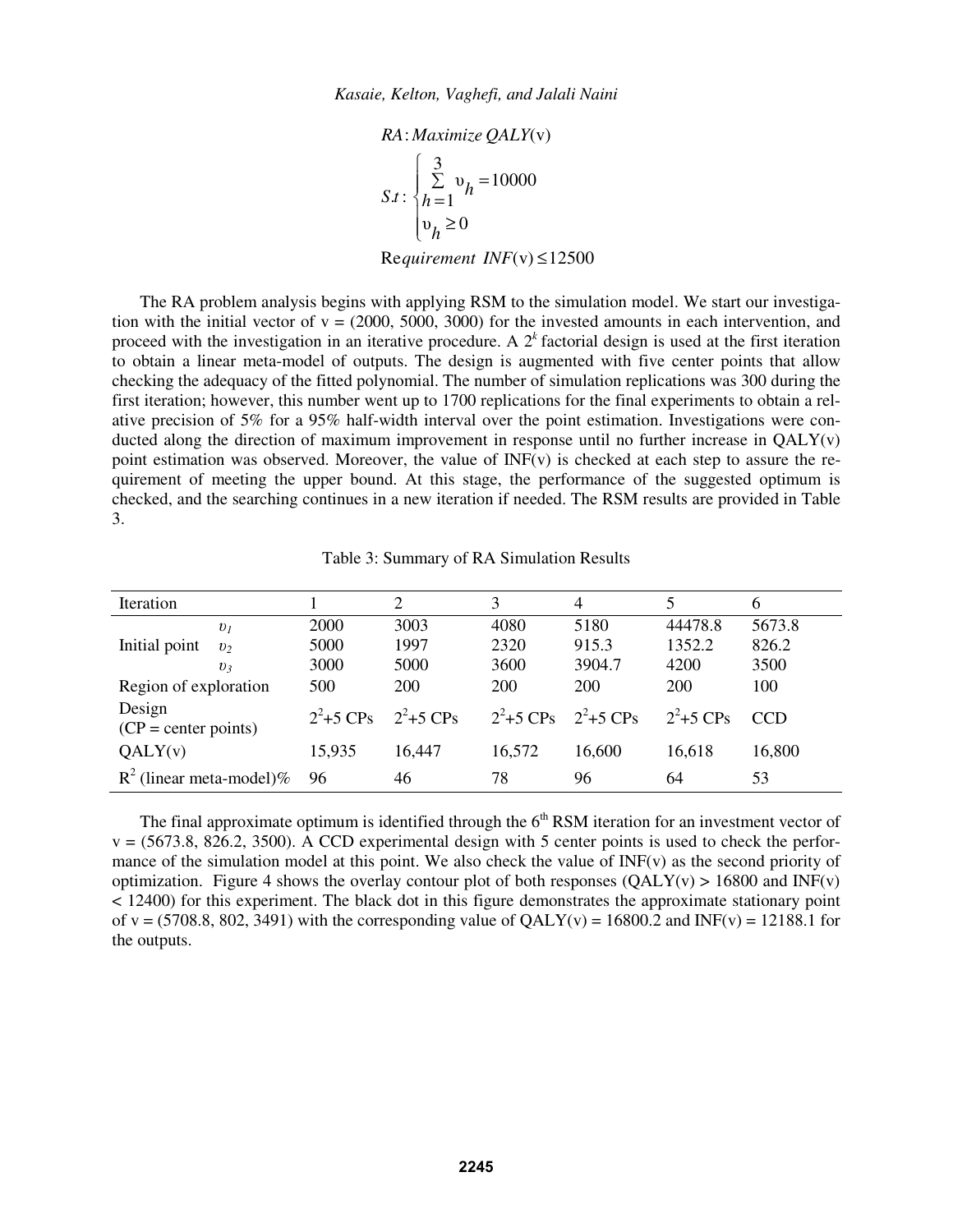

Figure 4: Overlay contour plot of responses

## **5 CONCLUSION AND FUTURE WORK**

This paper presented an agent-based-simulation approach for allocation of epidemic-control resources. The proposed approach considers diverse resource-allocation problems with only general and weak assumptions made about the shape of the cost function and the underlying epidemic structures. Applying optimization-approximation techniques to the ABS model of epidemics, we solved the RA problem in a stepwise procedure. We demonstrated the consistency of our results with an analytical solution through a simplified RA example for which analytical results were previously derived. The application of the suggested approach is finally discussed in a more complex and realistic RA example for which deriving an analytical solution might be impossible.

Use of the ABS approach introduces several advantages to this type of research. Compared to other more-common simulation approaches such as discrete-event simulation where modeling is done at the macroscopic level and entities are just passive objects flowing through block diagrams of the model, ABS allows us to design detailed individual behaviors and their interactions at the microscopic level, so that the developed models will eventually provide a valid representation of population dynamics and disease prevalence through the course of time. The flexibility of the developed model, on the other hand, enables us easily to incorporate new assumptions about populations' characteristics and disease characteristics. We developed our ABS models using the NETLOGO software, which despite the ease of programming, suffers from a lack of statistical or optimization tools' support for analysis of the simulation output.

Future work includes migrating the simulation model of epidemic to other commercial ABS platforms such as REPAST, development of a comprehensive simulation model of epidemics with other means of transmission, extension of our optimization approach to dynamic RA problems, and more robust statistical testing of optimality conditions for the derived solution.

## **REFRENCES**

Anderson, R.M., and R.M. May. 1991. *Infectious Diseases of Humans: Dynamics and Control*, Oxford University.

Bailey, N. J. 1975. *The Mathematical Theory of Infectious Diseases and its Applications*. New York: Hafner.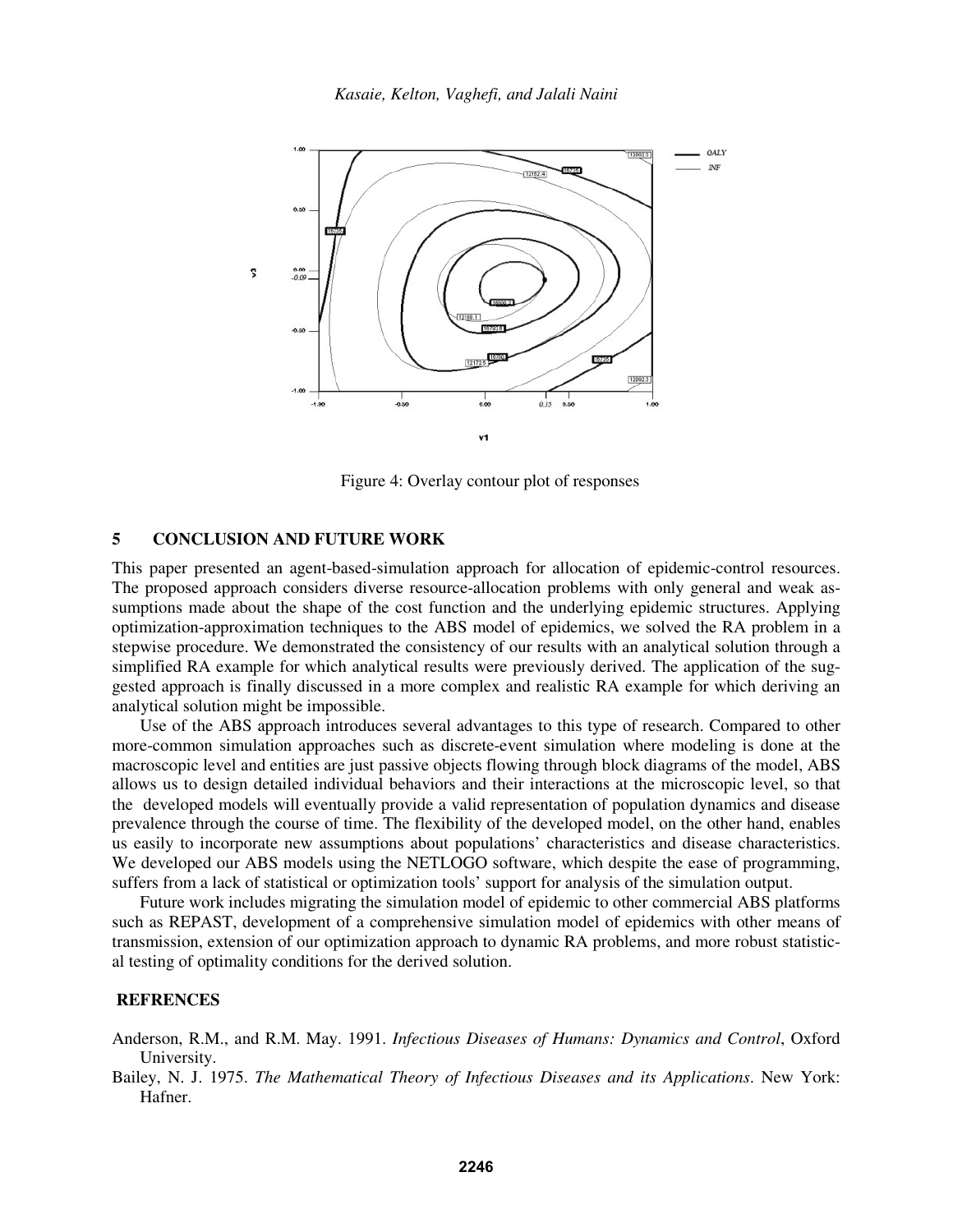- Barton, R.R., and M. Meckesheimer. 2006. Metamodel-Based Simulation-optimization. In *Handbooks in Operations Research and Management Science: Simulation*, ed. S. G. Henderson and B. L. Nelson, 535-574. Elsevier.
- Brandeau, M.L., G.S. Zaric, and A. Richter. 2003. Resource-allocation for Control of Infectious Diseases in Multiple Independent Populations: Beyond Cost-Effectiveness Analysis. *Journal of Health Economics* 22: 575-598
- Burke, D. S., J. M. Epstein, D. A. T. Cummings, J. I. Parker, K. C. Cline, R. M. Singa, S. Chakravarty. 2006. Individual-based Computational Modeling of Smallpox Epidemic Control Strategies. The Society for Academic Emergency Medicine 11:1142-9.
- Castilo, E. D. 2007. *Process Optimization A Statistical Approach.* Springer Science. Business Media, LLC.
- Earnshaw S.R., and S.L. Dennett. 2003. Integer/linear mathematical programming models A tool for allocating healthcare resources, *Pharmacoeconomics* 21(12):839-851.
- Epstein J.M., D.T. Cummings, S. Chakravarthy, R.M. Singa, and D.S. Burke. 2004. Toward A Containment Strategy For Smallpox Bioterror: An Individual Based Computational Approach, Brookings Monographs.
- Epstein, D., Z. Chalabi, K. Claxton, and M. Sculpher. 2005. Mathematical programming for the optimal allocation of health-care resources. Brookings Monographs.
- Kleijnen, J. P.C. 2008. *Design and Analysis of Simulation Experiments*, Springer Science, chapter1.
- LINGO homepage, available via <www.lindo.com> [accessed March, 1, 2010].
- Longini I. M., M. E. Halloran, A. Nizam, Y. Yang, S. Xu, D.S. Burke, D.T. Cummings, and J.M. Epstein. 2007. Containing a large bioterrorist smallpox attack: a computer simulation approach, *International Journal of Infectious Diseases*, 11(2): 98-101.
- NetLogo homepage available via <http://ccl.northwestern.edu/netlogo/> [accessed March, 1, 2010].
- Phillips, K. A., A. Haddix, and D. R. Holtgrave, 1998. *An overview of economic evaluation methodologies and selected issues in methods standardization*. New York, Plenum Press.Van Zon, A. H., Kommer, G.J. 1999. Patient flows and optimal health-care resource-allocation at the macro-level: a dynamic linear programming approach. *Health-care Management Science* 2: 87–96.
- Yesilyurt, S., and A. T. Patera. 1995. Surrogates for numerical simulations; optimization of eddypromoterheat exchangers, *Computer Methods in Applied Mechanics and Engineering* 121: 231–257.
- Zaric, G. S., and M. L. Brandeau, 2001. Resource-allocation for epidemic control over short time horizons. *Mathematical. Biosciences* 171: 33–58.
- World Health Organization Programme Budget for 2008-2009 available via < http://apps.who.int > [accessed March, 1, 2010].

## **AUTHOR BIOGRAPHIES**

**PARASTU KASAIE** is a Ph.D. student in the Department of Quantitative Analysis & Operations Management in the College of Business at the University of Cincinnati. She received her bachelor's degree in Industrial Engineering in 2008, from Iran University of Science and Technology. Her email is  $\langle Ka$ saiept@mail.uc.edu>.

**W. DAVID KELTON** is a professor in the Department of Quantitative Analysis and Operations Management at the University of Cincinnati, and Director of the MSQA Program there. His research interests and publications are in the probabilistic and statistical aspects of simulation, applications of simulation, and stochastic models. He is co-author of *Simulation with Arena*, and was also coauthor of the first three editions of *Simulation Modeling and Analysis*, both for McGraw-Hill. He was Editor-in-Chief of the *INFORMS Journal on Computing* from 2000-2007. He served as WSC Program Chair in 1987, General Chair in 1991, was on the WSC Board of Directors from 1991-1999, and is a Founding Trustee of the